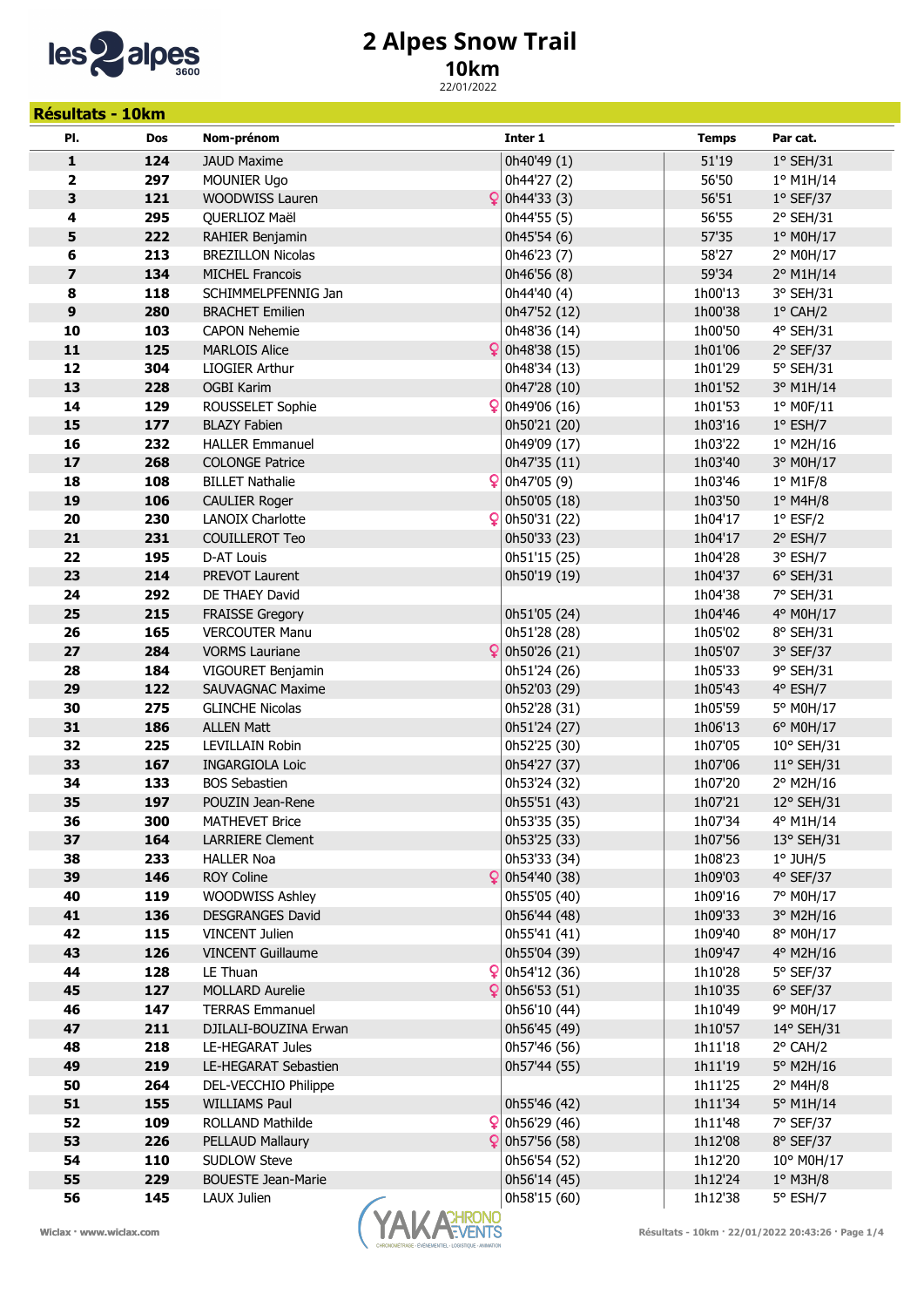| PI.                     | Dos | Nom-prénom                        | Inter 1                                  | <b>Temps</b> | Par cat.                                          |
|-------------------------|-----|-----------------------------------|------------------------------------------|--------------|---------------------------------------------------|
| 57                      | 281 | <b>BRACHET Cedric</b>             | 0h56'42 (47)                             | 1h12'41      | 6° M2H/16                                         |
| 58                      | 245 | PAOLOZZI Sebastien                | 0h56'50 (50)                             | 1h12'46      | 6° M1H/14                                         |
| 59                      | 217 | RAILLON Johan                     | 0h57'53 (57)                             | 1h12'48      | 7° M1H/14                                         |
| 60                      | 112 | <b>JAMES Emily</b>                | $\frac{6}{2}$ 0h57'41 (53)               | 1h13'10      | 2° M0F/11                                         |
| 61                      | 239 | <b>DUSSERT Frederic</b>           | 0h58'40 (61)                             | 1h13'26      | 7° M2H/16                                         |
| 62                      | 148 | VIERNE-SCALZO Emmanuelle          | $\frac{6}{2}$ 0h57'43 (54)               | 1h13'46      | 9° SEF/37                                         |
| 63                      | 227 | PATON Erhoan                      | 0h58'10 (59)                             | 1h14'10      | 15° SEH/31                                        |
| 64                      | 141 | <b>DELPY Stephanie</b>            | 0h59'13 (63)                             | 1h14'35      | 10° SEF/37                                        |
| 65                      | 166 | <b>FURNON Pauline</b>             | 0h59'24 (66)                             | 1h14'50      | $11^{\circ}$ SEF/37                               |
| 66                      | 180 | <b>BOUILLARD Jordi</b>            | 0h59'23 (65)                             | 1h15'23      | 16° SEH/31                                        |
| 67                      | 131 | <b>BONNET Dominique</b>           | 0h59'54 (67)                             | 1h15'30      | $2^{\circ}$ M3H/8                                 |
| 68                      | 104 | <b>CHRISTIN Candice</b>           | 0h59'07 (62)                             | 1h15'58      | 12° SEF/37                                        |
| 69                      | 168 | <b>BOURGEY Yann</b>               | 1h00'27 (73)                             | 1h16'06      | 17° SEH/31                                        |
| 70                      | 105 | <b>VILLAINES Simon</b>            | 0h59'59 (68)                             | 1h16'11      | 18° SEH/31                                        |
| 71                      | 123 | Q<br><b>NAUROY Sylvie</b>         | 1h00'07 (69)                             | 1h16'20      | $1°$ M4F/5                                        |
| 72                      | 270 | <b>LAMY Guilluame</b>             | 1h00'11 (71)                             | 1h16'34      | 19° SEH/31                                        |
| 73                      | 269 | <b>MAUREL Sebastien</b>           | 1h00'09 (70)                             | 1h16'34      | 20° SEH/31                                        |
| 74                      | 160 | ₽<br><b>CHARLES-PETIT Aurelie</b> | 1h01'24 (77)                             | 1h16'57      | $2°$ M1F/8                                        |
| 75                      | 187 | <b>MAGNOUAC Sebastien</b>         | 1h00'21 (72)                             | 1h17'03      | 8° M2H/16                                         |
| 76                      | 246 | <b>COLONGE Nicolas</b>            | 1h03'08 (87)                             | 1h17'08      | 9° M2H/16                                         |
| 77                      | 188 | LE-CUNFF Fabien                   | 1h02'08 (80)                             | 1h17'18      | 11° M0H/17                                        |
| 78                      | 120 | WOODWISS Carl                     | 1h00'58 (75)                             | 1h17'20      | $1^\circ$ M6H/2                                   |
| 79                      | 263 | <b>DEL-VECCHOI Enzo</b>           | 0h59'13 (64)                             | 1h17'33      | $2°$ JUH/5                                        |
| 80                      | 282 | <b>CATHALA Louison</b>            | $ $ 1h00'58 (74)                         | 1h18'11      | 13° SEF/37                                        |
| 81                      | 101 | <b>MOLARD Clement</b>             | 1h02'43 (82)                             | 1h18'32      | 21° SEH/31                                        |
| 82                      | 273 | <b>HIMEN Oceane</b>               | $\left  \mathbf{Q} \right $ 1h01'36 (79) | 1h18'57      | 14° SEF/37                                        |
| 83                      | 176 | Q<br><b>MAHIQUES Claire</b>       | 1h02'45 (83)                             | 1h19'09      | $15^{\circ}$ SEF/37                               |
| 84                      | 296 | NARDO Mickael                     |                                          | 1h19'35      | 8° M1H/14                                         |
| 85                      | 154 | Q<br><b>ROUBIN Athenee</b>        | 1h01'28 (78)                             | 1h19'35      | 3° M0F/11                                         |
| 86                      | 289 | RODRIGUES Thierry                 | 1h02'48 (84)                             | 1h19'45      | $10^{\circ}$ M2H/16                               |
| 87                      | 257 | ROUGEOT Clement                   | 1h02'21 (81)                             | 1h20'12      | 22° SEH/31                                        |
| 88                      | 278 | <b>LAMEAU Sebastien</b>           | 1h03'04 (85)                             | 1h20'12      | $11^{\circ}$ M2H/16                               |
| 89                      | 305 | <b>GALLAND Raoul</b>              | 1h01'08 (76)                             | 1h20'25      | 12° M0H/17                                        |
| 90                      | 178 | <b>BARBERA Lorenzo</b>            | 1h04'09 (92)                             | 1h20'33      | 23° SEH/31                                        |
| 91                      | 157 | LAZZARI Marjorie                  | 1h03'06 (86)                             | 1h20'37      | 16° SEF/37                                        |
| 92                      | 181 | Q<br><b>ODET Emilie</b>           | 1h03'35 (91)                             | 1h20'39      | 17° SEF/37                                        |
| 93                      | 271 | <b>VARLET Djamel</b>              | 1h05'14 (97)                             | 1h20'43      | 13° M0H/17                                        |
| 94                      | 272 | RIBEREAU Estelle                  | 1h05'34 (100)                            | 1h20'44      | 4° M0F/11                                         |
| 95                      | 262 | SAUZEAT Berengere-Glianne         | 1h03'08 (88)                             | 1h21'12      | 18° SEF/37                                        |
| 96                      | 237 | <b>BONZI Hugo</b>                 | 1h03'19 (90)                             | 1h21'18      | $3°$ JUH/5                                        |
| 97                      | 223 | <b>ARGENTIER Antonia</b>          | 1h04'14 (93)                             | 1h21'45      | $1^\circ$ M5F/3                                   |
| 98                      | 196 | <b>GARNIER Emmanuelle</b>         | 1h05'12 (96)                             | 1h22'10      | 3° M1F/8                                          |
| 99                      | 267 | <b>PASCAL Castano</b>             | 1h03'13 (89)                             | 1h22'33      | $3°$ M4H/8                                        |
| 100                     | 156 | <b>THIOLLIER Benoit</b>           | 1h05'49 (102)                            | 1h22'48      | 24° SEH/31                                        |
| 101                     | 306 | DIF PRADALIER Guilhem             | 1h04'17 (94)                             | 1h23'06      | 9° M1H/14                                         |
| 102                     | 163 | <b>BONNET Emilien</b>             | 1h07'26 (113)                            | 1h23'10      | $6^{\circ}$ ESH/7                                 |
| 103                     | 162 | <b>STORI Eponine</b>              | 1h07'26 (112)                            | 1h23'20      | $2°$ ESF/2                                        |
| 104                     | 143 | <b>BONOT Sophie</b>               | 1h05'23 (98)                             | 1h23'27      | $2°$ M5F/3                                        |
| 105                     | 234 | NICOLAS Guillaume-Alexandre       | 1h05'27 (99)                             | 1h23'44      | 12° M2H/16                                        |
| 106                     | 113 | <b>GIRAUD Cedric</b>              | 1h04'50 (95)                             | 1h23'49      | 10° M1H/14                                        |
| 107                     | 111 | <b>COOKE Emily</b>                | 1h05'56 (103)                            | 1h23'56      | 19° SEF/37                                        |
| 108                     | 158 | <b>GALANT Emmanuel</b>            | 1h06'48 (110)                            | 1h24'01      | 13° M2H/16                                        |
| 109                     | 198 | <b>DESPREZ Steve</b>              | 1h06'14 (105)                            | 1h24'30      | 14° M2H/16                                        |
| 110                     | 240 | DAL-MOLIN Guillaume               | 1h06'46 (108)                            | 1h24'46      | 25° SEH/31                                        |
| 111                     | 241 | Q<br>DEUX Marie-Caroline          | 1h06'45 (107)                            | 1h24'48      | 20° SEF/37                                        |
| 112                     | 117 | <b>LEFEVRE Alix</b>               | 1h08'25 (115)                            | 1h25'13      | 21° SEF/37                                        |
| 113                     | 114 | Q<br><b>PASTORELLO Candice</b>    | 1h06'47 (109)                            | 1h25'47      | 4° M1F/8                                          |
| 114                     | 149 | <b>IVENS Frederic</b>             | 1h09'04 (117)                            | 1h26'23      | 14° M0H/17                                        |
| 115                     | 150 | Q<br>ROGGEMAN Anne                | 1h09'05 (118)                            | 1h26'23      | 5° M0F/11                                         |
| 116<br>117              | 212 | Q<br><b>SORIGUE Christine</b>     | 1h05'41 (101)                            | 1h26'26      | $2°$ M4F/5                                        |
|                         | 451 | DAVIAUX Fabian                    | 1h08'26 (116)                            | 1h26'29      | 15° M0H/17                                        |
| Wiclax · www.wiclax.com |     | YAK A HIRUNU                      |                                          |              | Résultats - 10km · 22/01/2022 20:43:27 · Page 2/4 |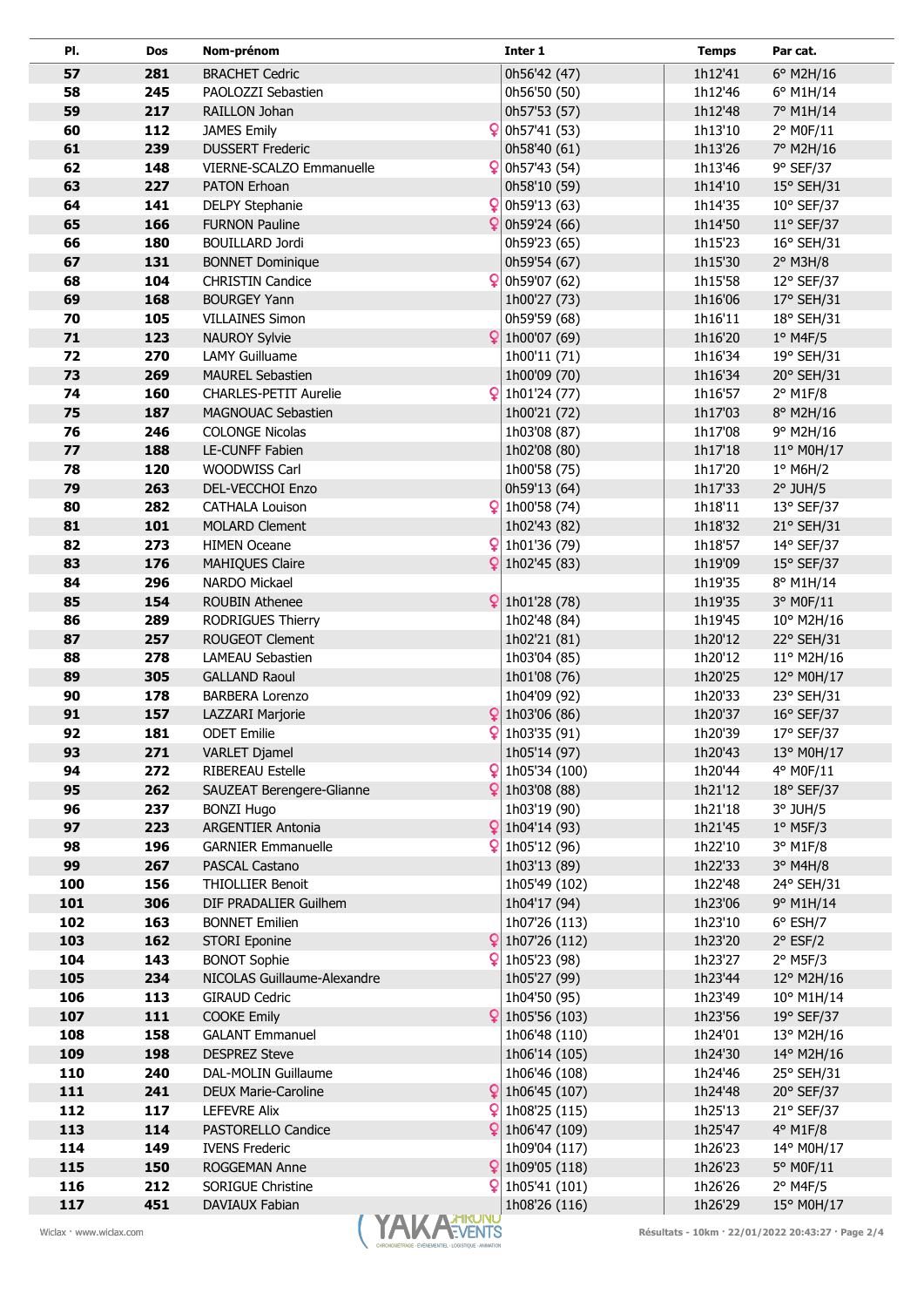| PI.                     | Dos | Nom-prénom                  |              | Inter 1                     | <b>Temps</b>                                      | Par cat.          |
|-------------------------|-----|-----------------------------|--------------|-----------------------------|---------------------------------------------------|-------------------|
| 118                     | 199 | <b>COUTURE Yann</b>         |              | 1h09'35 (122)               | 1h27'40                                           | 16° M0H/17        |
| 119                     | 173 | <b>GUENARD Bastien</b>      |              | 1h06'15 (106)               | 1h27'51                                           | $4°$ JUH/5        |
| 120                     | 174 | <b>COGNET Louis</b>         |              | 1h06'12 (104)               | 1h27'54                                           | $5^\circ$ JUH/5   |
| 121                     | 175 | <b>COGNET Pascal</b>        |              | 1h07'06 (111)               | 1h27'56                                           | 3° M3H/8          |
| 122                     | 251 | ROBERT Charline             |              | 1h08'03 (114)               | 1h28'14                                           | 22° SEF/37        |
| 123                     | 151 | <b>HAGGIE Megan</b>         | Q            | 1h10'41 (124)               | 1h28'19                                           | $5^\circ$ M1F/8   |
| 124                     | 236 | <b>GOMEZ Mathilde</b>       |              | 1h11'11 (127)               | 1h29'34                                           | 23° SEF/37        |
| 125                     | 161 | <b>HEUTTE Frederic</b>      |              | 1h09'39 (123)               | 1h29'48                                           | $4^{\circ}$ M4H/8 |
| 126                     | 254 | <b>FAURE Maryline</b>       |              | $\frac{6}{2}$ 1h10'59 (126) | 1h30'06                                           | 24° SEF/37        |
| 127                     | 255 | <b>GRANGE Fabien</b>        |              | 1h10'58 (125)               | 1h30'07                                           | 17° M0H/17        |
| 128                     | 238 | WOSINSKI Lauriane           | Q            |                             | 1h30'52                                           | 6° M1F/8          |
| 129                     | 303 | <b>VADIN Marine</b>         | Q            | 1h09'15 (119)               | 1h31'17                                           | 25° SEF/37        |
| 130                     | 302 | VIRIEUX Helena              |              | 1h09'16 (121)               | 1h31'17                                           | 26° SEF/37        |
| 131                     | 107 | <b>COENE Benjamin</b>       |              | 1h09'15 (120)               | 1h31'17                                           | 26° SEH/31        |
| 132                     | 286 | <b>GINOT Charles</b>        |              | 1h12'02 (133)               | 1h31'32                                           | 27° SEH/31        |
| 133                     | 285 | <b>GHESTEM Molly</b>        | $\mathbf{Q}$ | 1h12'01 (132)               | 1h31'32                                           | 27° SEF/37        |
| 134                     | 256 | DUCHOSAL Manon              | Q            | 1h12'10 (134)               | 1h31'43                                           | 28° SEF/37        |
| 135                     | 301 | ROUVEYROLLES Katia          | Q            | 1h11'14 (129)               | 1h31'45                                           | 29° SEF/37        |
| 136                     | 182 | LE-POUEZARD Remy            |              | 1h11'14 (128)               | 1h32'14                                           | 7° ESH/7          |
| 137                     | 293 | <b>MIRA Cyril</b>           |              | 1h11'26 (131)               | 1h32'29                                           | 11° M1H/14        |
| 138                     | 294 | MIRA Magali                 | $\mathsf{Q}$ | 1h11'25 (130)               | 1h32'30                                           | 6° M0F/11         |
| 139                     | 253 | <b>ASKAMP Anne-Claire</b>   | Q            | 1h16'29 (144)               | 1h37'03                                           | $1°$ M2F/3        |
| 140                     | 252 | <b>ASKAMP Anthony</b>       |              | 1h16'22 (143)               | 1h37'03                                           | 15° M2H/16        |
| 141                     | 170 | <b>GLENAT Cyril</b>         |              | 1h19'23 (147)               | 1h37'30                                           | 28° SEH/31        |
| 142                     | 169 | <b>PARIS Emilie</b>         |              | $\frac{6}{2}$ 1h19'24 (148) | 1h37'30                                           | 30° SEF/37        |
| 143                     | 221 | <b>EYRAUD Sylvaine</b>      | Ϙ            | 1h14'26 (138)               | 1h38'52                                           | $1^{\circ}$ M3F/4 |
| 144                     | 171 | LAYE Lionel                 |              | 1h14'30 (139)               | 1h38'54                                           | 4° M3H/8          |
| 145                     | 220 | <b>EYRAUD Chloe</b>         | $\mathbf{Q}$ | 1h14'34 (140)               | 1h39'01                                           | 31° SEF/37        |
| 146                     | 190 | <b>CHALOPIN Stephane</b>    |              | 1h14'21 (136)               | 1h39'25                                           | 16° M2H/16        |
| 147                     | 191 | <b>BIRE Philippe</b>        |              | 1h14'23 (137)               | 1h39'27                                           | 5° M3H/8          |
| 148                     | 130 | <b>SURIN Florence</b>       | ₽            | 1h18'19 (145)               | 1h39'37                                           | 7° M1F/8          |
| 149                     | 142 | PEYLIN Veronique            | Q            | 1h18'24 (146)               | 1h39'52                                           | 7° M0F/11         |
| 150                     | 204 | <b>BOHN Quentin</b>         |              | 1h21'20 (154)               | 1h39'56                                           | 29° SEH/31        |
| 151                     | 203 | <b>DECOOPMAN Pauline</b>    | Q            | 1h21'19 (153)               | 1h39'56                                           | 32° SEF/37        |
| 152                     | 298 | <b>PETIT Camille</b>        | Q            |                             | 1h40'56                                           | 8° M0F/11         |
| 153                     | 299 | GONZALEZ Sebastien          |              |                             | 1h40'56                                           | 30° SEH/31        |
| 154                     | 152 | <b>GUYONNET Aurelie</b>     |              | 1h20'34 (149)               | 1h40'57                                           | 8° M1F/8          |
| 155                     | 153 | <b>GUYONNET Olivier</b>     |              | 1h20'34 (150)               | 1h40'57                                           | 12° M1H/14        |
| 156                     | 276 | <b>MARTIN Perrine</b>       |              | 1h22'06 (156)               | 1h43'17                                           | 33° SEF/37        |
| 157                     | 277 | <b>MENERAUD Pauline</b>     | Q            | 1h21'59 (155)               | 1h43'18                                           | 34° SEF/37        |
| 158                     | 135 | <b>AUBERT Celine</b>        |              | 1h21'07 (152)               | 1h43'48                                           | $2^{\circ}$ M2F/3 |
| 159                     | 235 | <b>HABERT Nicolas</b>       |              | 1h21'03 (151)               | 1h43'53                                           | 31° SEH/31        |
| 160                     | 207 | <b>NOURY Frederique</b>     |              | 1h23'34 (157)               | 1h44'10                                           | $2^{\circ}$ M3F/4 |
| 161                     | 243 | <b>MATILLON Audrey</b>      | Q            | 1h15'06 (142)               | 1h46'48                                           | 9° M0F/11         |
| 162                     | 244 | <b>NGUYEN Carine</b>        |              | 1h15'01 (141)               | 1h46'51                                           | 10° M0F/11        |
| 163                     | 200 | <b>ESPITALLIER Florence</b> |              | 1h26'06 (165)               | 1h47'49                                           | $3°$ M3F/4        |
| 164                     | 206 | <b>BOHN Benoit</b>          |              | 1h25'35 (161)               | 1h48'12                                           | 5° M4H/8          |
| 165                     | 205 | <b>BOHN Martine</b>         |              | 1h25'37 (162)               | 1h48'13                                           | 3° M4F/5          |
| 166                     | 139 | <b>BESNARD Melanie</b>      |              | 1h25'34 (160)               | 1h48'51                                           | 11° M0F/11        |
| 167                     | 192 | <b>LEROUX Pierre</b>        |              | 1h25'56 (163)               | 1h48'57                                           | 13° M1H/14        |
| 168                     | 189 | <b>FALCONET Michael</b>     |              | 1h25'57 (164)               | 1h48'57                                           | 14° M1H/14        |
| 169                     | 159 | <b>FALCONET Christian</b>   |              | 1h26'20 (166)               | 1h48'57                                           | $2^{\circ}$ M6H/2 |
| 170                     | 185 | REYNAUD Fabienne            |              | $\frac{6}{2}$ 1h23'43 (159) | 1h49'06                                           | 4° M3F/4          |
| 171                     | 208 | <b>NOURY Eric</b>           |              | 1h23'43 (158)               | 1h49'06                                           | $6^\circ$ M3H/8   |
| 172                     | 265 | <b>MURY Pascal</b>          |              | 1h27'41 (167)               | 1h51'06                                           | $6^{\circ}$ M4H/8 |
| 173                     | 279 | <b>VIEGAS Victoria</b>      | $\mathbf{Q}$ | 1h12'12 (135)               | 1h51'25                                           | 35° SEF/37        |
| 174                     | 194 | <b>BOUTON Louise</b>        | Q            | 1h32'00 (171)               | 1h51'27                                           | 36° SEF/37        |
| 175                     | 266 | <b>ABELLO Ollivier</b>      |              | 1h27'43 (168)               | 1h51'57                                           | 7° M3H/8          |
| 176                     | 210 | <b>MARGUE Veronique</b>     |              | $\frac{6}{2}$ 1h30'53 (169) | 1h53'05                                           | 4° M4F/5          |
| 177                     | 209 | <b>HERSENT Bruno</b>        |              | 1h31'09 (170)               | 1h54'34                                           | 7° M4H/8          |
| 178                     | 137 | <b>COURTOIS Isabelle</b>    |              | $\frac{6}{2}$ 1h32'24 (174) | 1h56'24                                           | $3°$ M5F/3        |
| Wiclax · www.wiclax.com |     |                             | YAK AHROND   |                             | Résultats - 10km · 22/01/2022 20:43:27 · Page 3/4 |                   |